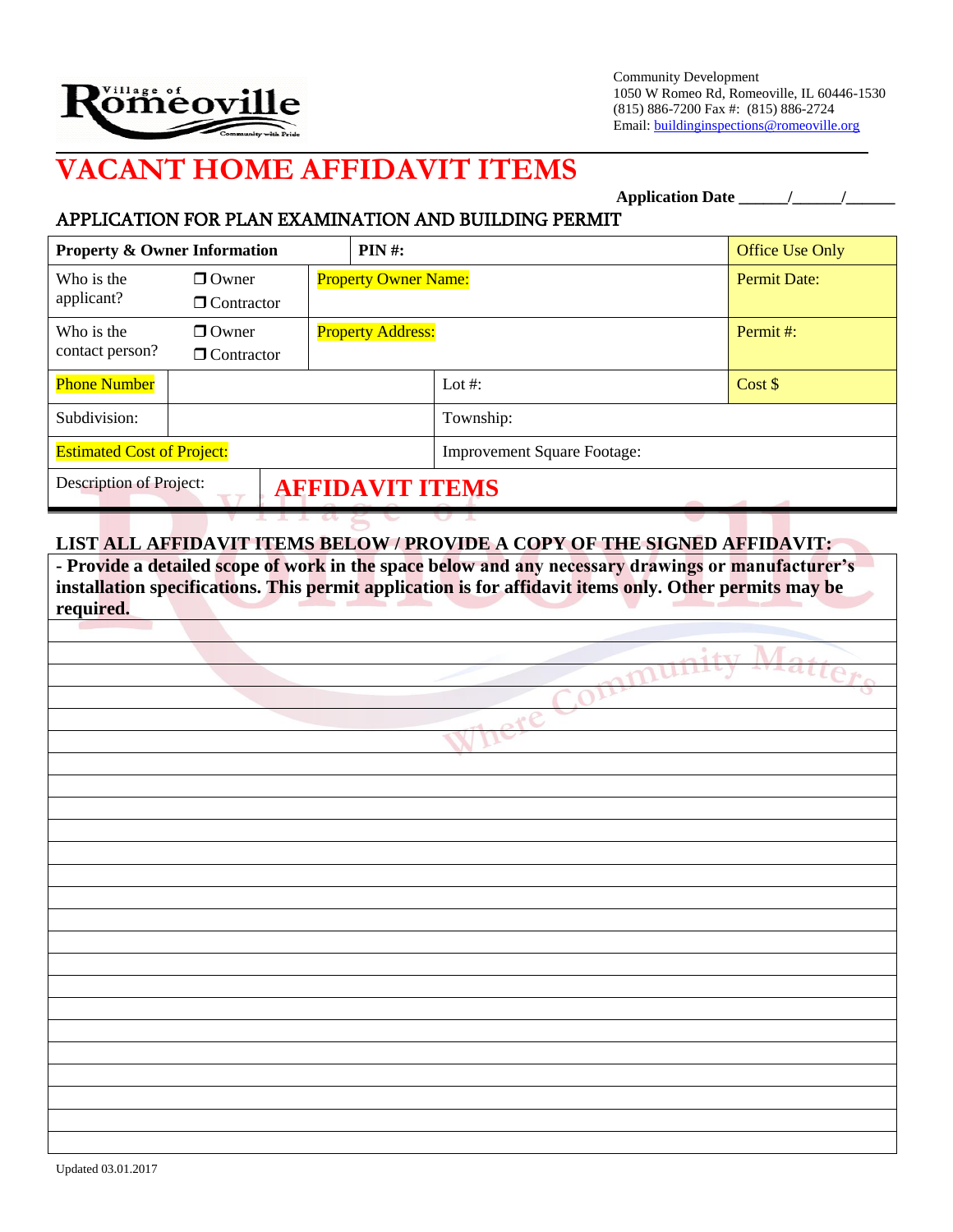#### **Work Performed by Homeowner**

If you are doing the work yourself complete the *Property Owner's Acknowledgement of Responsibility* form.

#### **Contractor Information**

If you are using a contractor or sub-contractor, a signed copy of the contract must be included with the application. All contractors and sub-contractors doing work in Romeoville must be registered, insured and bonded with the Village.

# General Contractor

| <b>Contractor Name</b>    |                                                   |  |
|---------------------------|---------------------------------------------------|--|
| <b>Contractor Address</b> |                                                   |  |
| <b>Contractor Phone</b>   | Village Registration Number (for office use only) |  |

| Sub-Contractors       |                        |                                     |                     |                        |
|-----------------------|------------------------|-------------------------------------|---------------------|------------------------|
| Type of Contractor    | <b>Business Name</b>   | Street Address, City, State and Zip | <b>Phone Number</b> | Registration<br>Number |
| Excavation            | <b>T7:1</b>            | P                                   |                     |                        |
| Concrete              | $\mathbb T$<br>2l<br>V |                                     |                     |                        |
| Masonry               |                        |                                     |                     |                        |
| Electrical            |                        |                                     |                     |                        |
| Plumbing              |                        |                                     | $n$ ity Ma          |                        |
| Sewer                 |                        | Com                                 |                     |                        |
| Mechanical            |                        | Where                               |                     |                        |
| Roofing               |                        |                                     |                     |                        |
| Paving                |                        |                                     |                     |                        |
| Carpentry             |                        |                                     |                     |                        |
| Drywall or<br>Lathing |                        |                                     |                     |                        |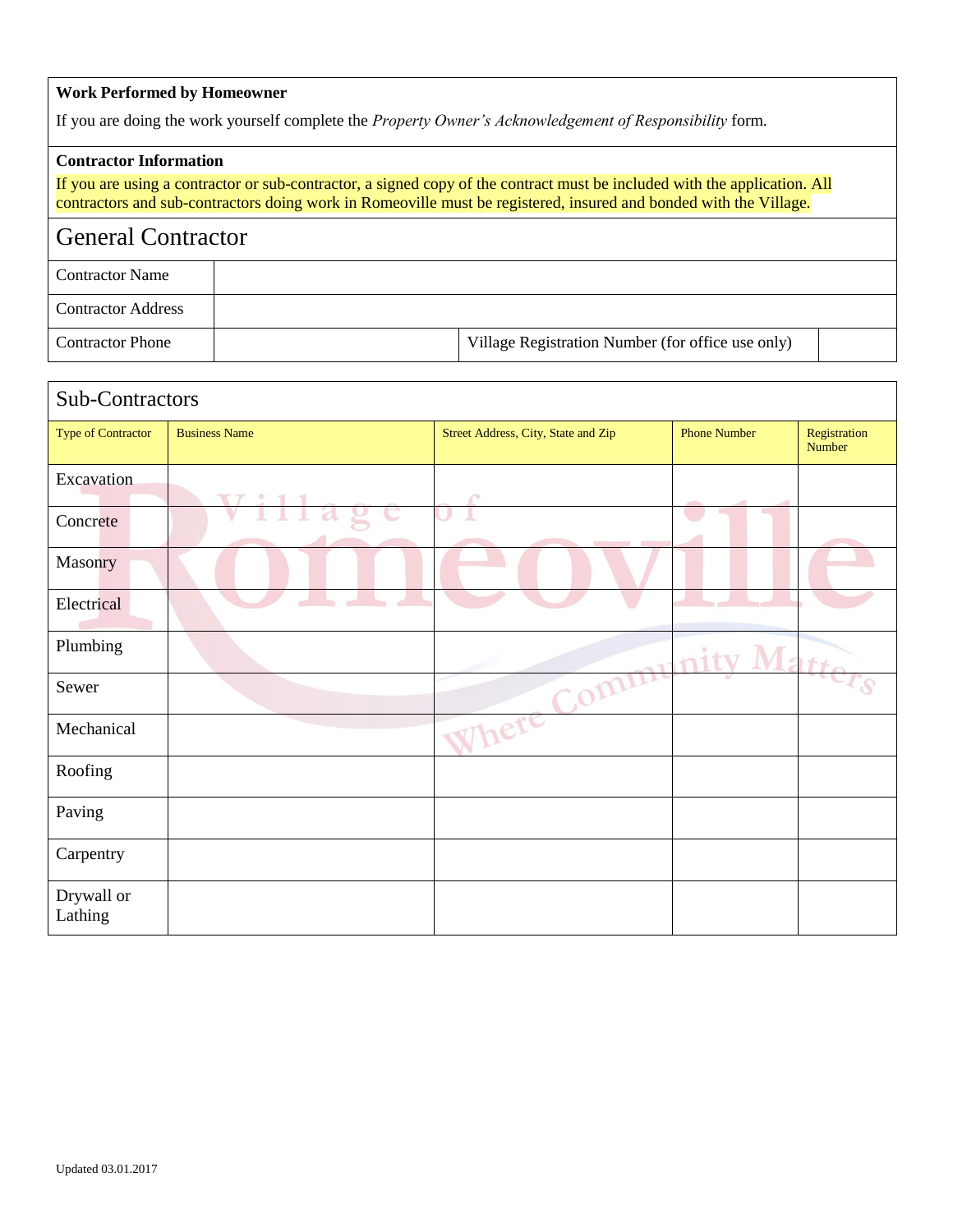| <b>Permit &amp; Inspection Requirements</b><br>Please read the requirements and place $a \checkmark$ in the column to the left to confirm that you understand and agree. |                                                                                                                                                                                                                                                                                                                                                                                                                                                                                                                                                                                       |  |
|--------------------------------------------------------------------------------------------------------------------------------------------------------------------------|---------------------------------------------------------------------------------------------------------------------------------------------------------------------------------------------------------------------------------------------------------------------------------------------------------------------------------------------------------------------------------------------------------------------------------------------------------------------------------------------------------------------------------------------------------------------------------------|--|
|                                                                                                                                                                          | The Building Permit shall be posted in the building's window where it can be seen from the street.                                                                                                                                                                                                                                                                                                                                                                                                                                                                                    |  |
|                                                                                                                                                                          | Each phase of construction shall be inspected and approved by the Village of Romeoville prior to proceeding<br>to the next stage of construction.<br>• All inspections shall be scheduled in advance by calling (815)886-7200 or by emailing<br>buildinginspections@romeoville.org. Your permit number must be provided when inspections are<br>scheduled.<br>• Failure to call for required inspections may result in a "Stop Work Order".<br>• Should you fail an inspection, a re-inspection fee shall be paid before continuing work and before<br>scheduling another inspection. |  |
|                                                                                                                                                                          | The project shall start within ninety (90) days from the date the permit is issued and completed within<br>one hundred and eighty (180) days.                                                                                                                                                                                                                                                                                                                                                                                                                                         |  |

I hereby declare that I have read and understood this application. The above information and any attachments are correct. I agree, that in consideration of and upon issuance of a building or use permit, that I am allowed to do such work as herewith applied for, and that such premises shall be used only for such purposes as set forth above.

I hereby certify that I am the owner of record of the named property, or that the proposed work is authorized by the owner of record and that I have been authorized by the owner to make this application as his authorized agent and I agree to conform to all applicable laws of this jurisdiction. In addition, if a permit for work described in this application is issued, I certify that the code official or the code official's authorized representative shall have the authority to enter areas covered by such permit at any reasonable hour to enforce the provisions of the code(s) applicable to such permit.

Signature of Applicant: \_\_\_\_\_\_\_\_\_\_\_\_\_\_\_\_\_\_\_\_\_\_\_\_\_\_\_\_\_\_\_\_\_\_\_\_\_\_\_\_\_\_\_\_\_\_\_\_\_\_\_\_ Date: \_\_\_\_\_\_\_\_\_\_\_\_\_\_\_\_\_\_\_\_\_\_\_

### **This Page for Office Use Only (**Approval & Review Status)

| <b>Building Department</b>      |             |                               |  |
|---------------------------------|-------------|-------------------------------|--|
| Activity                        | Reviewed by |                               |  |
| Building Review<br>$-BLDG$      |             | Building Review<br>$-HVAC$    |  |
| Building Review<br>$-$ ELECTRIC |             | Building Review<br>- PLUMBING |  |

| Planning: (if applicable) |  |                     |  |  |  |
|---------------------------|--|---------------------|--|--|--|
| Date Plans Received       |  | Date Plans Approved |  |  |  |
| Plans Examiner            |  | Plans Approved By   |  |  |  |

| Clerical                                                                                       |  |                       |  |  |
|------------------------------------------------------------------------------------------------|--|-----------------------|--|--|
| Clerical to check on all contractors to make<br>sure that they are current with their license. |  | <b>Contacted Date</b> |  |  |
| Clerical check for outstanding debt:                                                           |  | Person Contacted:     |  |  |
|                                                                                                |  | Contacted By:         |  |  |